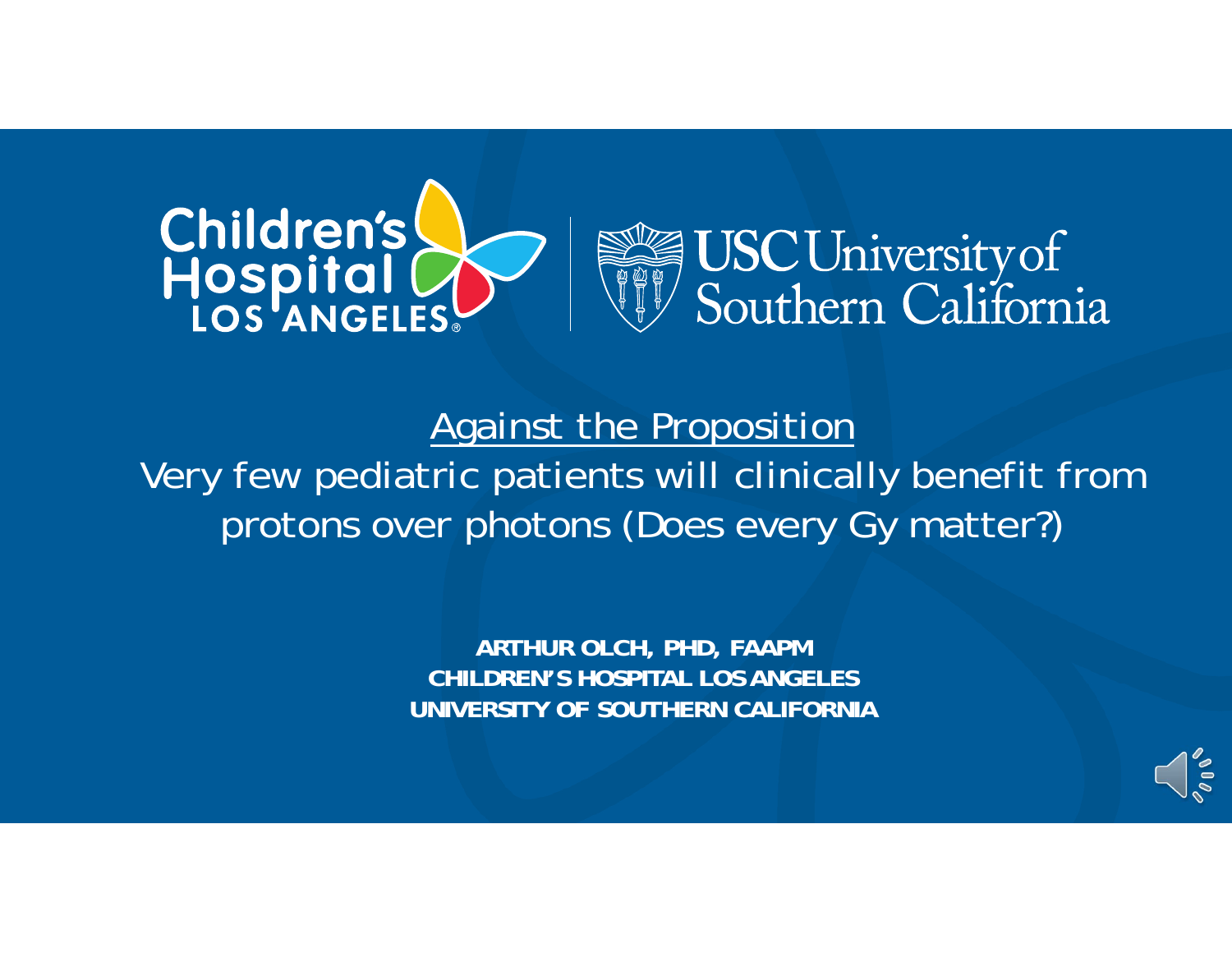

# Main Arguments

1. We don't know that every Gy matters. Evidence-based medicine dictates that we prove that before assuming it.

- 2. Photon plans can and are being improved dramatically, narrowing or eliminating the dosimetric gap vs protons.
- 3. Second malignancies don't occur where the dose is low.

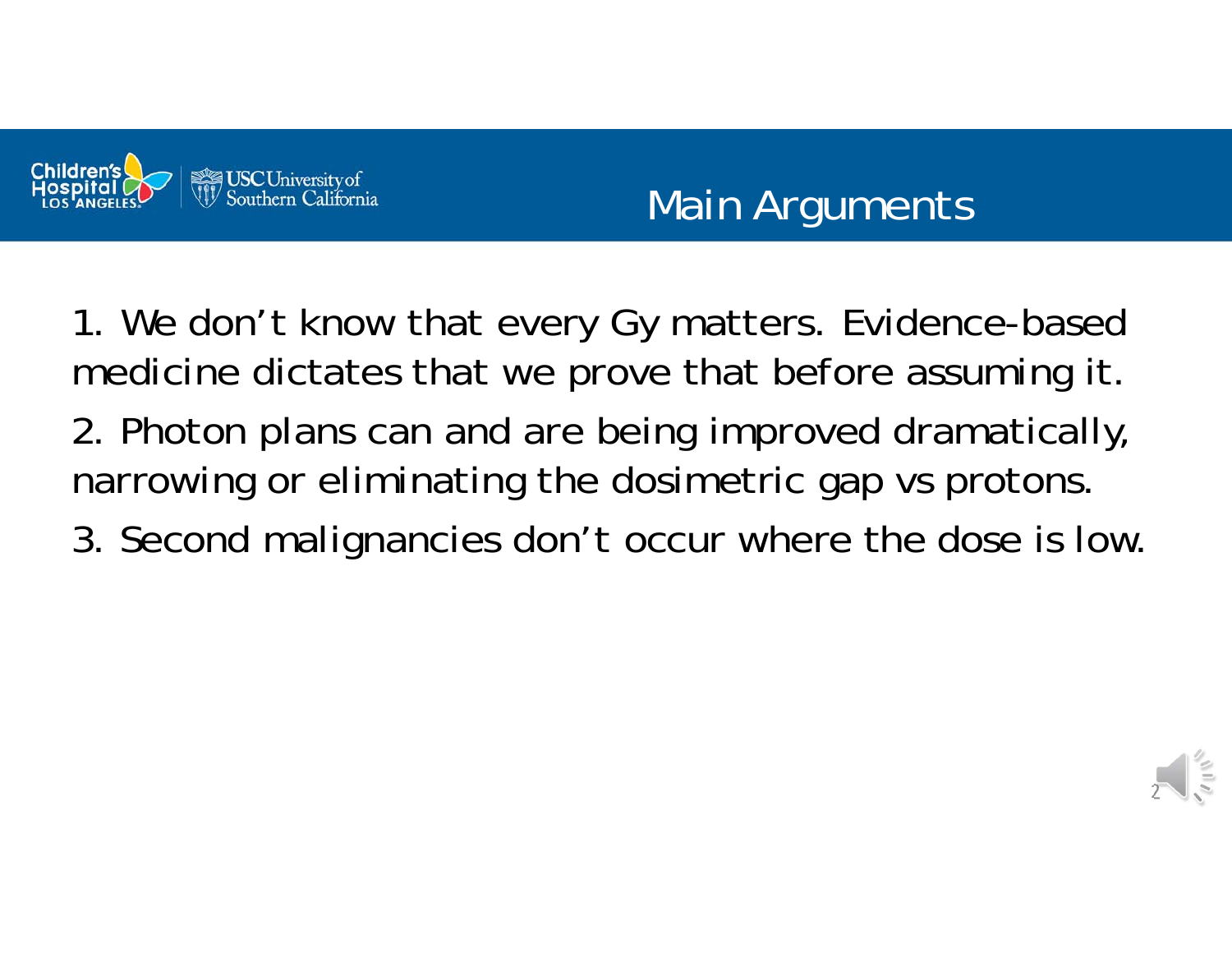

### 1. We don't know that every Gy matters

- $\bullet$ Evidence-based medicine dictates that we prove that before assuming it.
- $\bullet$  The majority of structures in the majority of photon plans are kept well below tolerance doses.
- $\bullet$ We don't know if it is detrimental to the patient if given 50% of an organ dose tolerance (based on 5% risk) instead of 10%.
- • Most of our organ tolerance doses are designed to result in less than 5% toxicity rate. We barely have sufficient data to establish that accurately, how many patients do you think it would take to distinguish 2% from 5% risk?
- $\bullet$  RadOncs don't believe every Gy matters- We know this because they accept plans where OAR doses could have been lowered without much loss of PTV coverage.
- $\bullet$ We treat curative patients with simplistic plans where large volumes of non-target tissue are needlessly irradiated (using APPA, 3-field or 4-field for example).

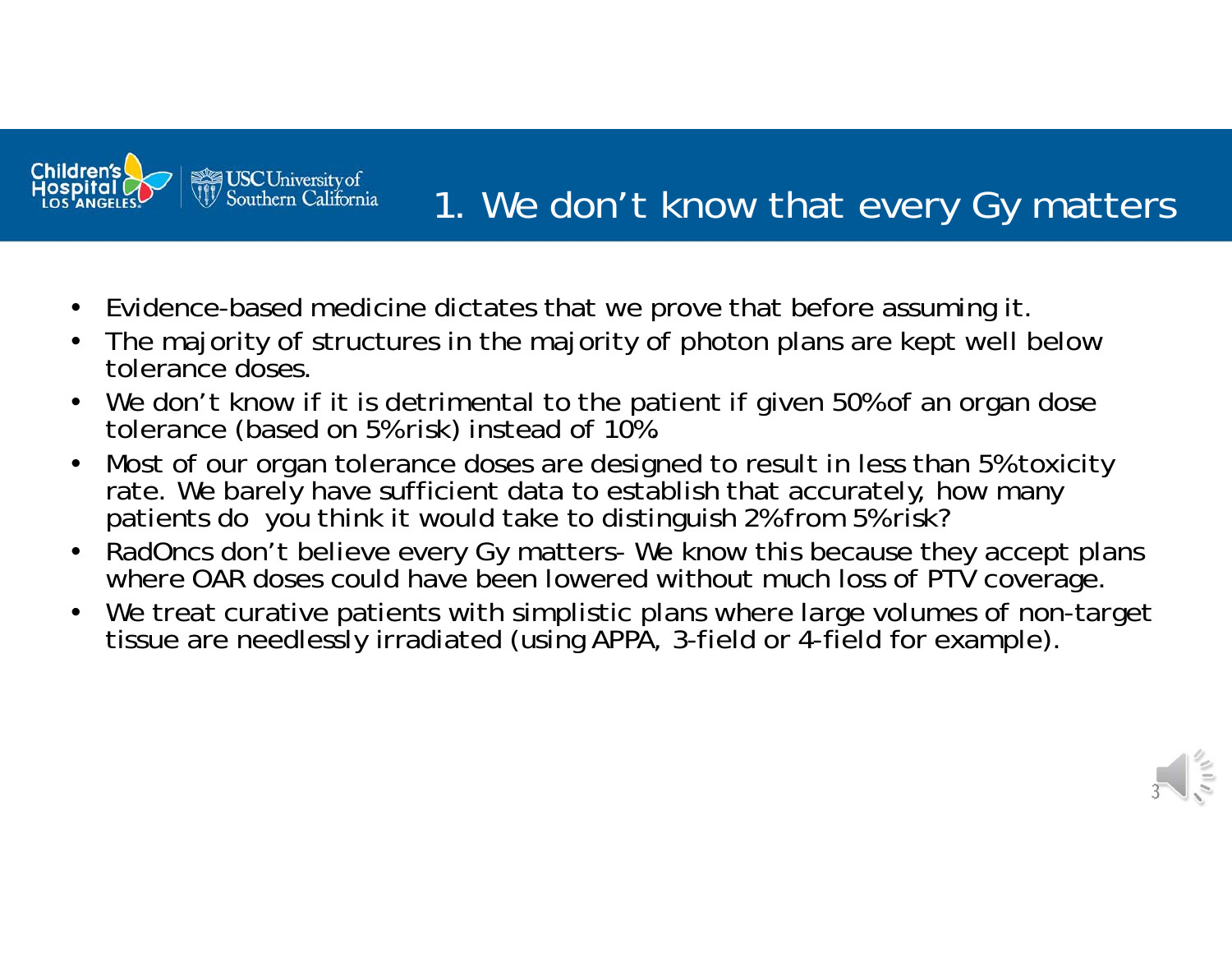

## CNS Germinoma (30Gy Rx): Protons vs. IMRT

#### **proton-dashed**

L cochlea-yellow, R cochlea-grey, braintissuemagenta, body-green,

Greater brain sparing with protons below 20Gy where there is minimal risk.

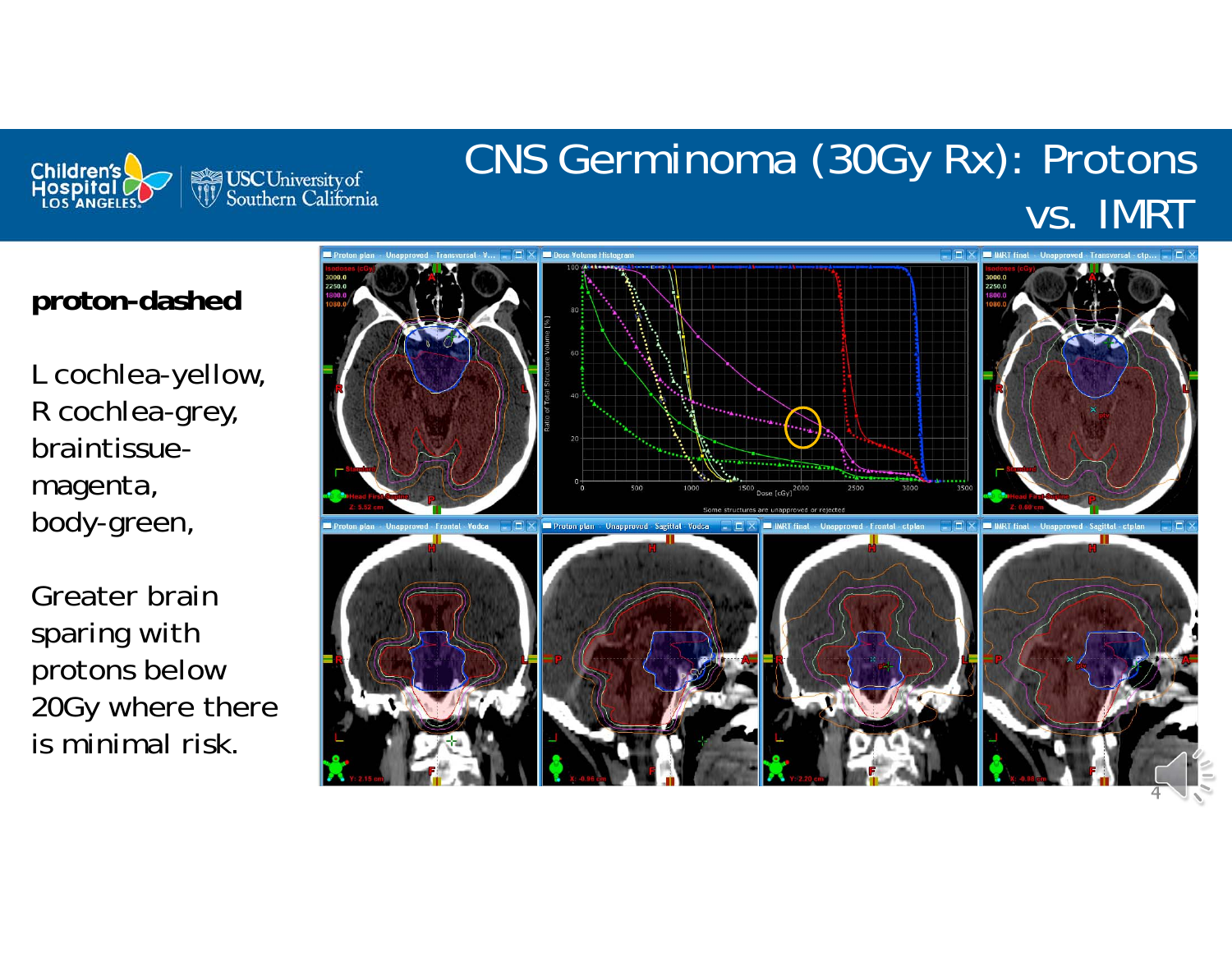

### Neuroblastoma (21.6Gy): Protons vs. IMRT

#### **proton-dashed**

Body-grey, L kidney- magenta, R kidney-lt green, liver-yellow, vertbody spareblue,

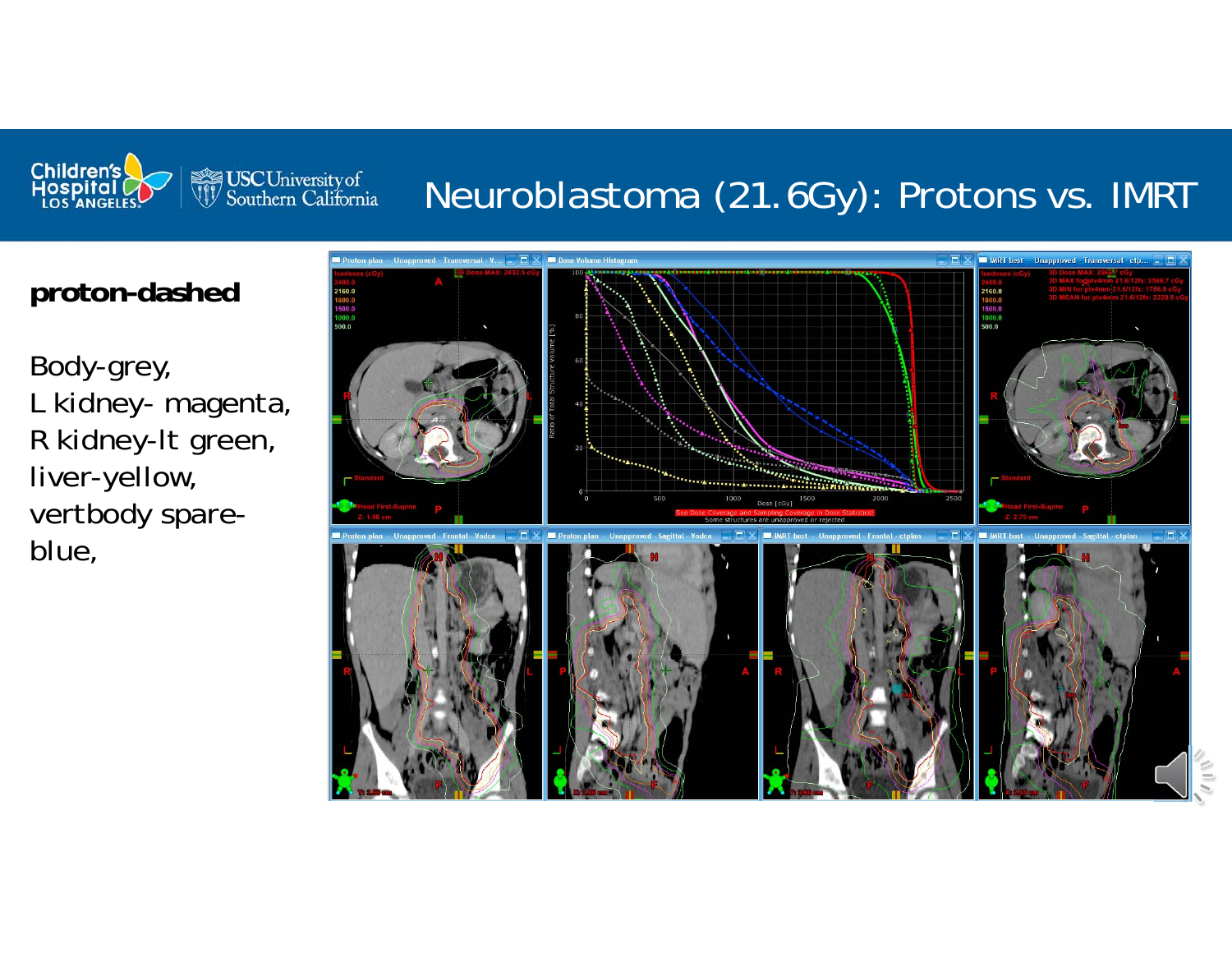

2. Photon plans could be improved dramatically, narrowing or eliminating the dosimetric gap vs protons.

- For many of the publications comparing clinical outcomes of protons vs. photons, the quality of the photon plans are suspect. For example, in one paper, the photon IMRT brain tumor plan used 6 coplanar beams. Do you think we would have better DVHs with 10 noncoplanar beams? We could use 20 noncoplanar beams and do even better. It wouldn't cost us tens of millions of dollars either, anyone with a modern linac can reasonably do that.
- Here is another reason why we know RadOncs don't believe every Gy matters, or they would insist on the use of more noncoplanar beams and other more technically complex plans.

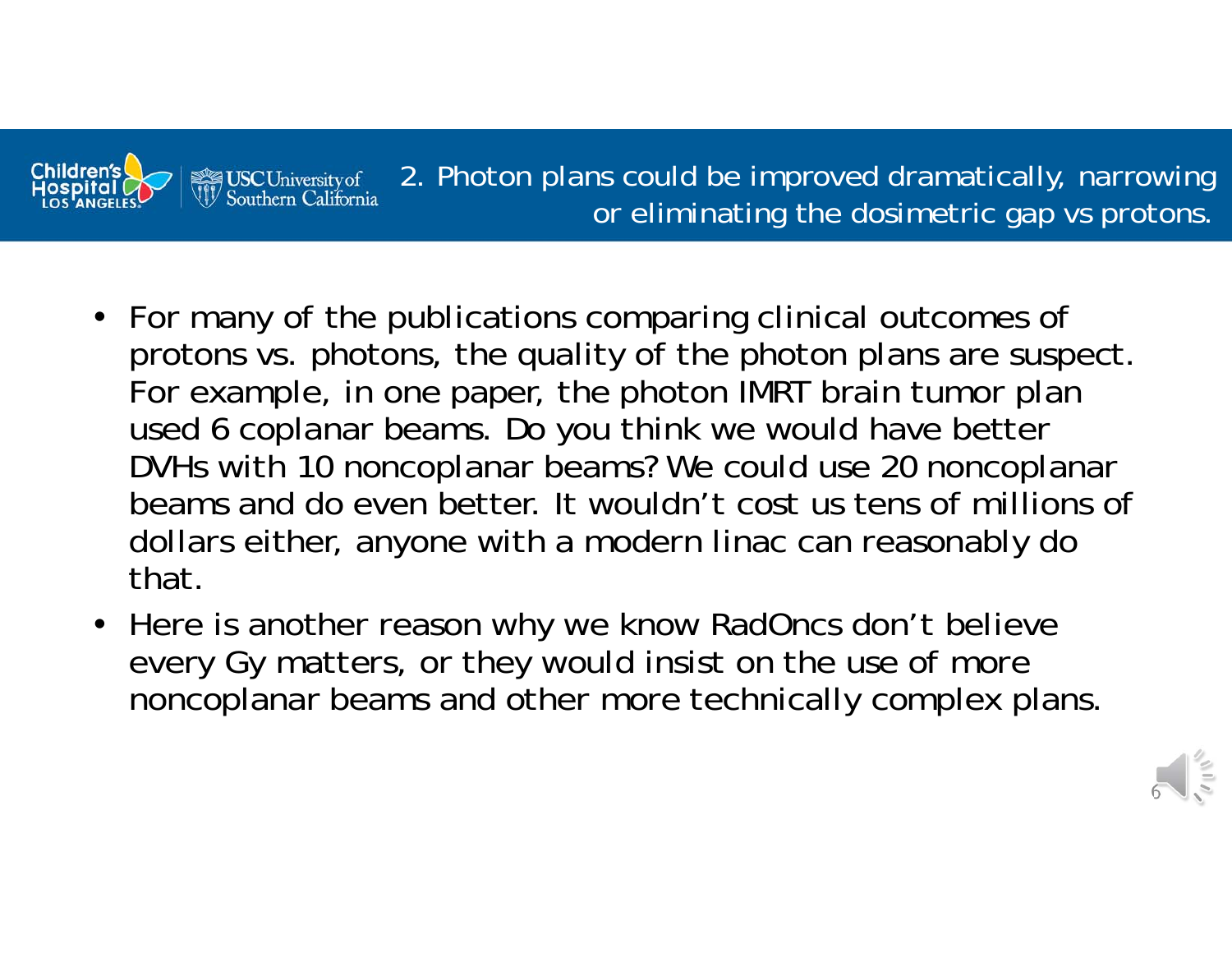

### 4Pi with 20 Beams Allows Safe Dose Escalation

 $4\pi$  SBRT for head-and-neck cancer 407



Int J Radiation Oncol Biol Phys, Vol. 91, No. 2, pp. 401‐409, 2015

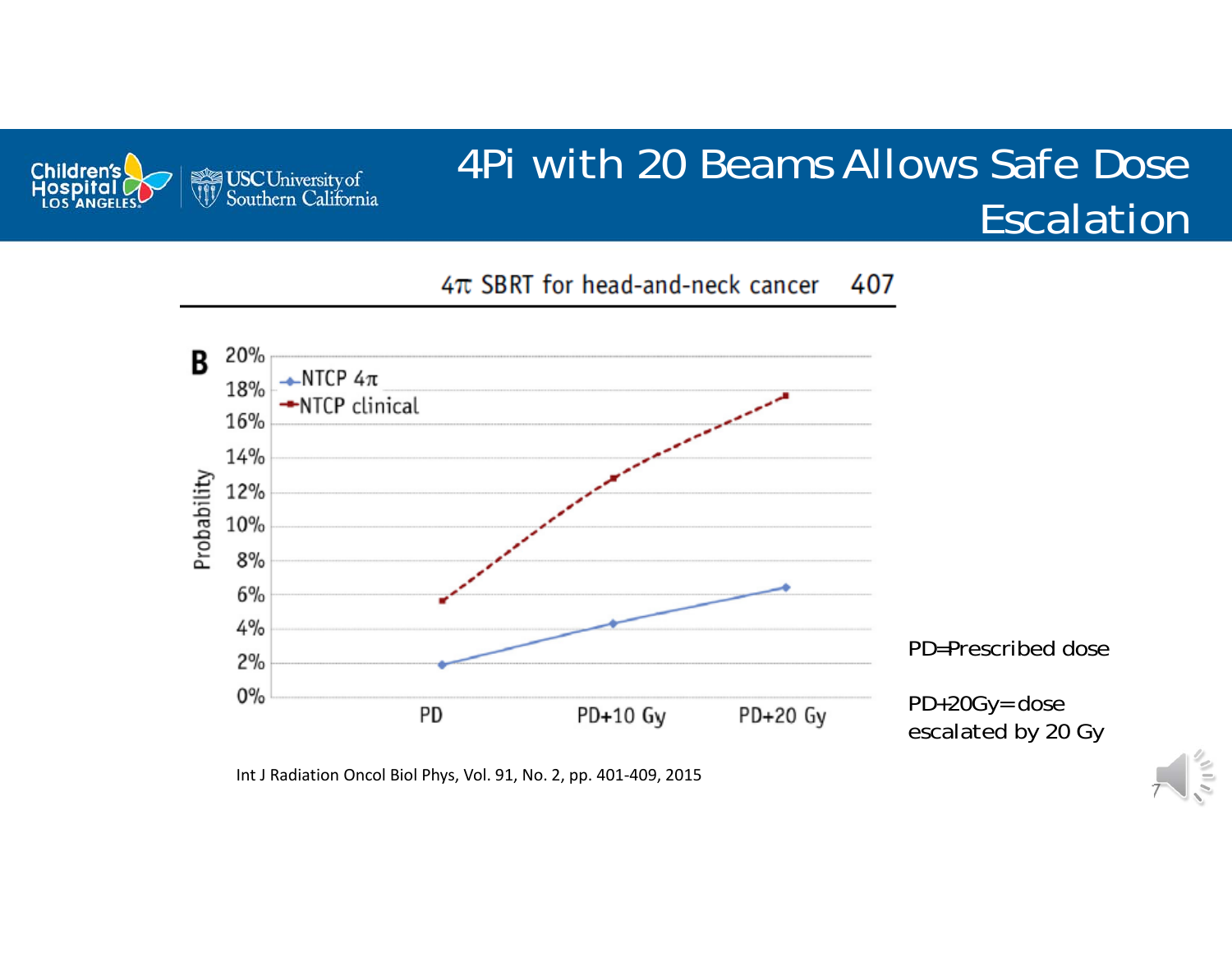

- $\bullet$  One of the major selling points of protons is the promise of reduced secondary malignancy (SM).
- $\bullet$  But, where proton plans remove dose is in the low and medium dose region. The majority of SM occur in the high dose region. We know that by studying patients who actually got SM. We also know that the risk for SM is linear with dose, not bell-shaped.
- Therefore, the chance of reducing SM with protons is minimal.
- $\bullet$  Are there any clinical trials comparing SM with protons to photons? YES

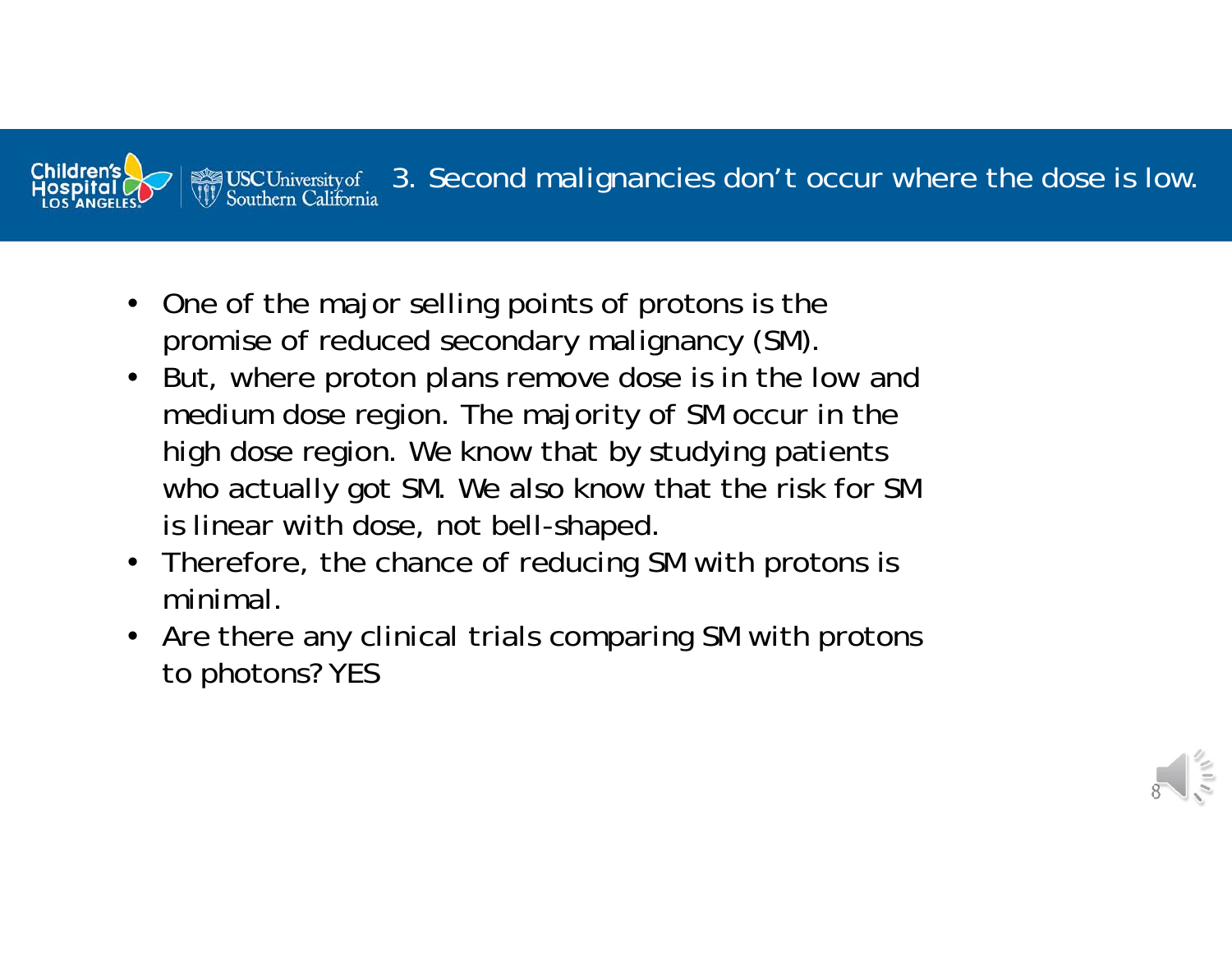

#### MGH Case Control Study of SMN: Proton vs Photon Irradiation-



Fig. 1. Cumulative incidence curves for second cancer after radiation therapy for proton patients (solid line) and photon patients (dotted line) (log-rank  $P = .085$ ).

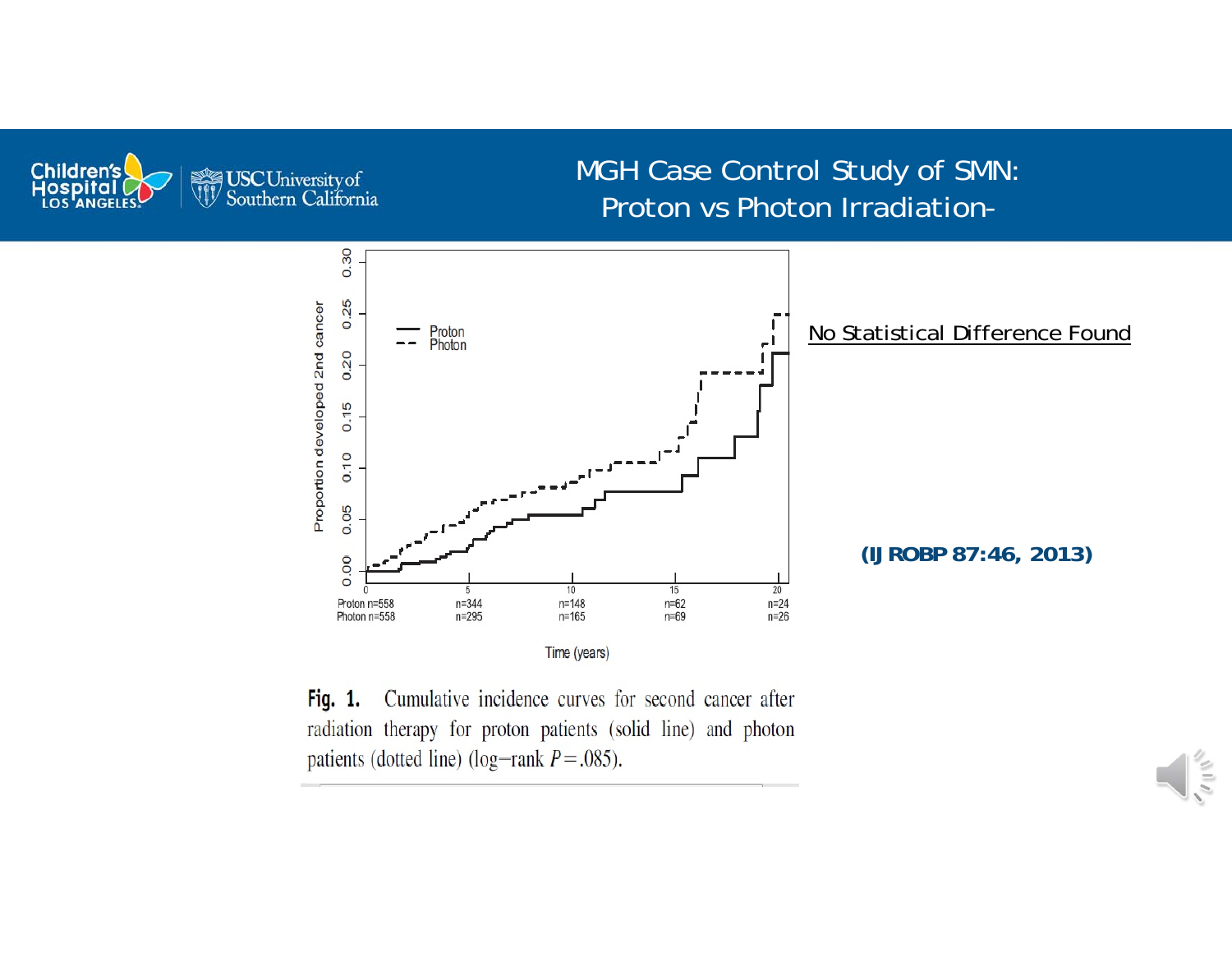

## CCSS SMN study



IJROBP-Volume 94, Issue 4, Pages 800-807 (March 2016)

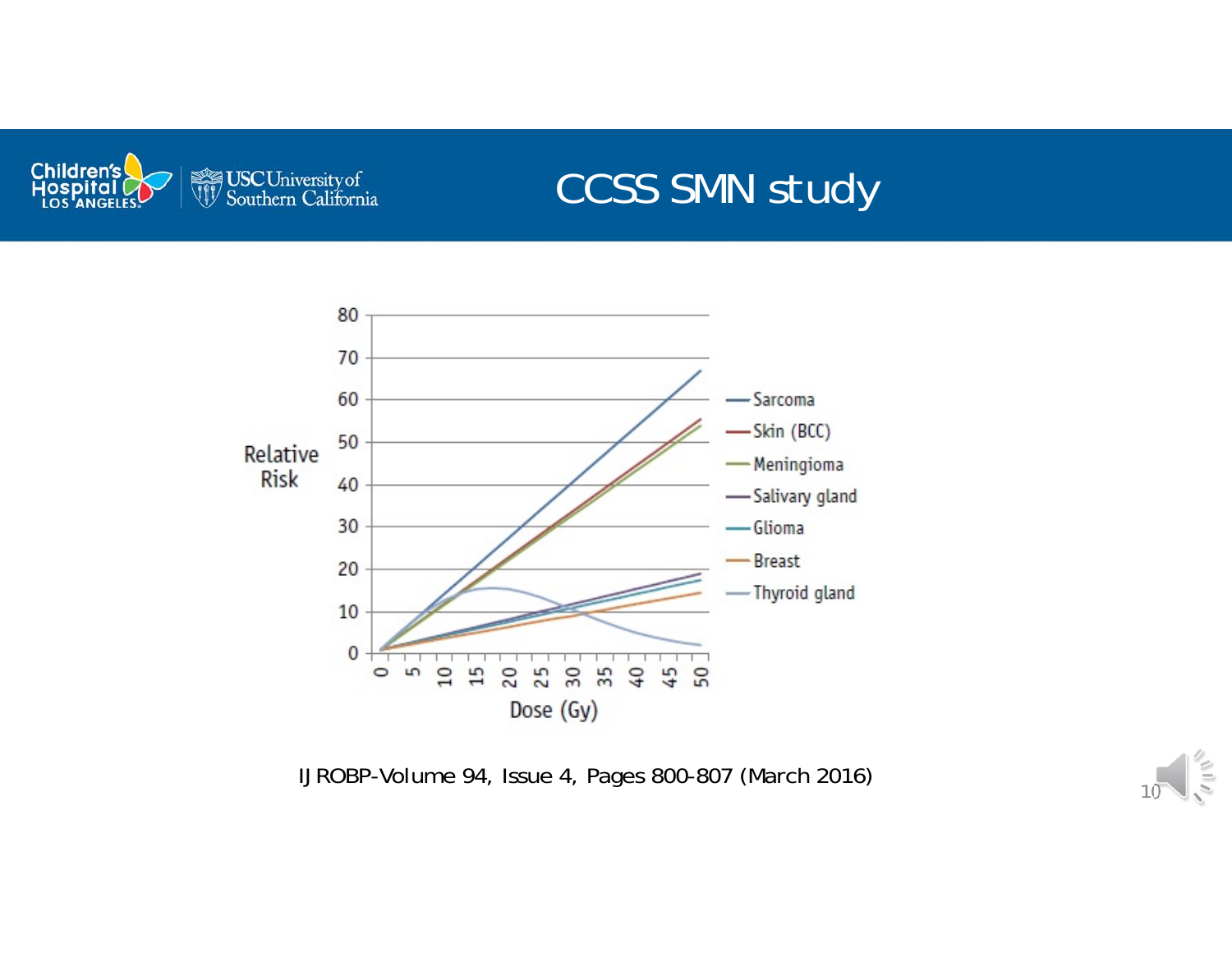

# Conclusions

- The vast majority of children needing radiotherapy are equally well served by a high quality photon plan as with a proton plan.
- Although it may be logical to think that every Gy matters, we have little evidence that it does.
- There is little evidence that the risk of SM is lower with protons than photons, and based on what we know about SMs, that they occur predominantly in the high dose volume and risk increases with dose, there is little reason to think the risk will be substantially lower with protons.